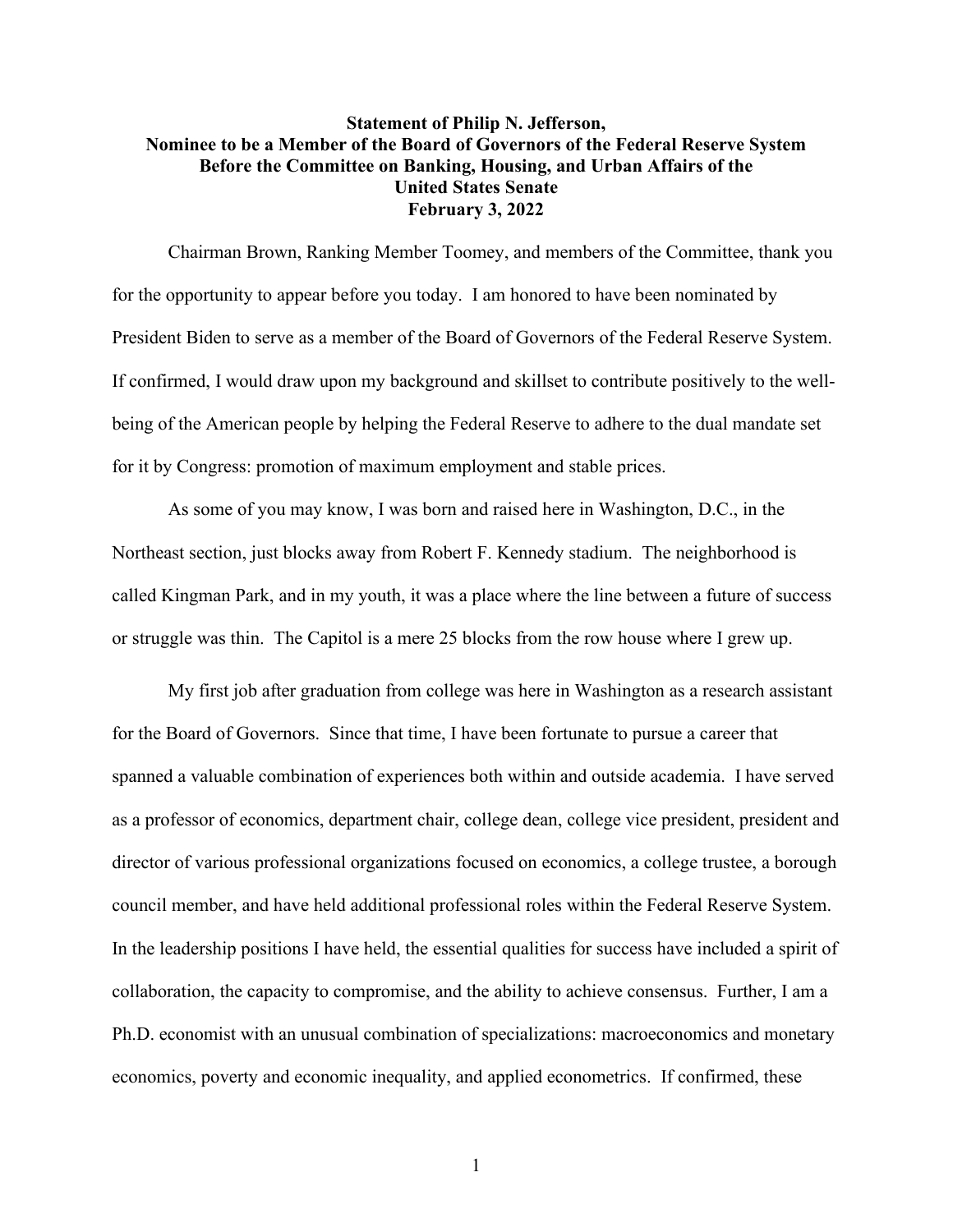specializations would enable me to analyze from multiple perspectives the complex issues that come before the Board.

Today, the economy is facing two major challenges: the COVID-19 pandemic and inflation. The pandemic has disrupted the supply side of the economy and changed the composition of aggregate demand. The spike in inflation we are seeing today threatens to heighten expectations of future inflation. The Federal Reserve must remain attentive to this risk and ensure that inflation declines to levels consistent with its goals.

The mandates set by Congress for the Federal Reserve have served the American people well. As we know from experience, the pursuit of maximum employment and stable prices fosters an economic environment characterized by a dynamic labor market, entrepreneurship, private saving and investment, and sustainable growth in consumption and production over the longer run. Importantly, the dual mandate provides a critical foundation for monetary policy amid our current challenges and those that lie ahead. The tools of monetary policy can be deployed with clear goals in mind. Adherence to these goals will ground inflation expectations appropriately so that policy itself does not encumber private economic decisionmaking. Further, long-run inclusive prosperity requires that the Federal Reserve pay careful attention to the safety and soundness of banks and the stability of the financial system.

Before closing, I wish to acknowledge the love and support of friends and family, especially my sons Nathan and Miles. Also, I wish to mention my late parents, Wade Jefferson, and Joan and Walter Coates, who worked so hard and gave so much, so that this improbable day could even be possible. Regardless of the outcome, they would have been so very proud of these proceedings.

2